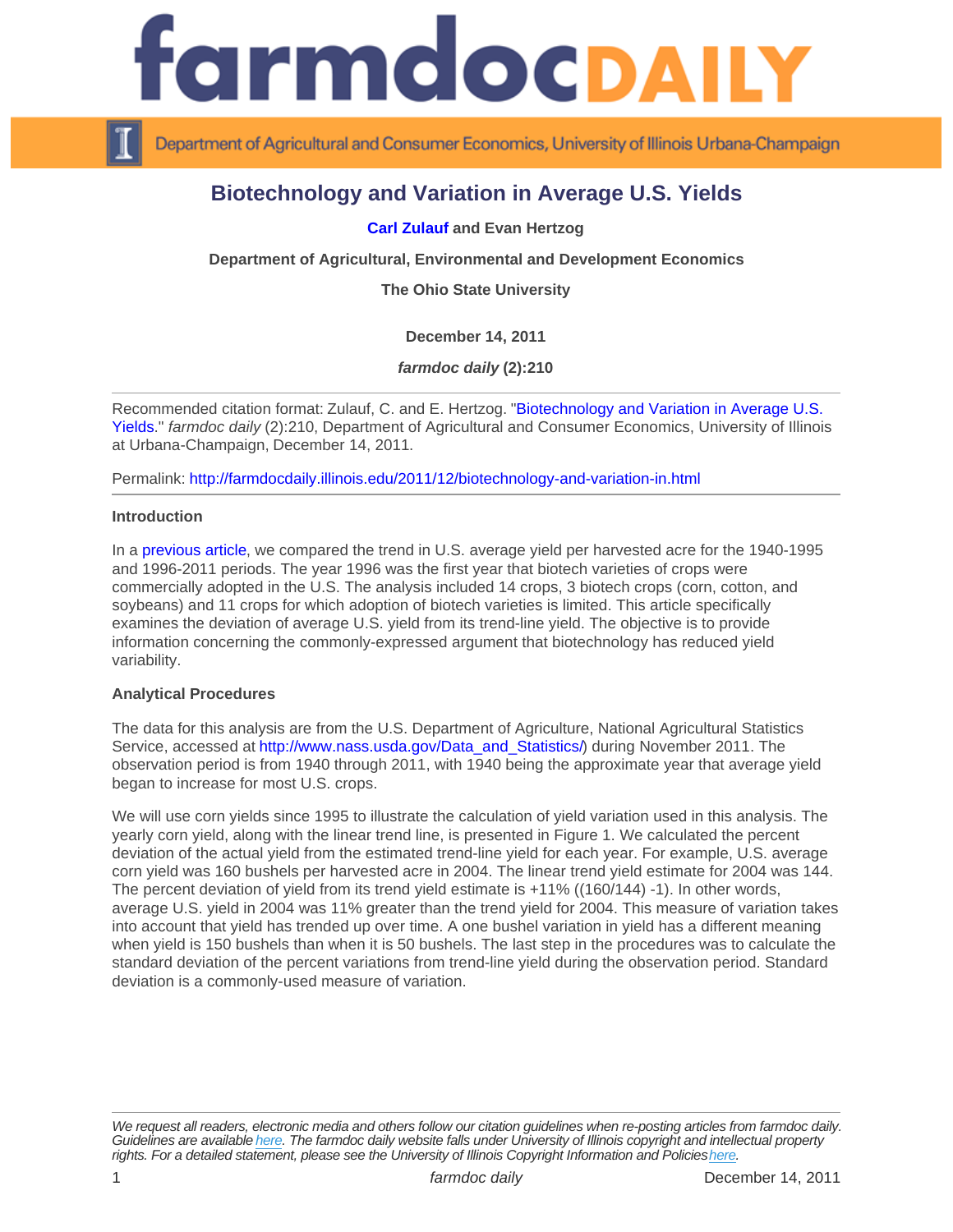#### Figure 1. Yields and Yield Trend for Average U.S. Corn Yield, 1996-2011



## **Discussion**

For all 14 crops, the variation from trend-line yield is lower during the recent 1996-2011 period than during the earlier 1940-1955 period (see Table 1 below). The average decline in yield variation was -45%, with a range from -14% (sugar beets) to -67% (peanuts). Moreover, for 10 of the 14 crops, yield variation was smaller in the more recent period with 95% statistical confidence (see last column of Table 1). The four exceptions were barley, soybeans, sugar beets, and wheat. Last, the average decline for the 3 biotech crops was -43%, compared with -45% for the 11 non-biotech crops.

| Crop                    | Standard Deviation of Yield from<br>Trend Yield<br>1940-1995 | 1996-2011 | Percent<br>Decline | Statistically<br>Significant <sup>A</sup> |
|-------------------------|--------------------------------------------------------------|-----------|--------------------|-------------------------------------------|
| Com                     | 12.6%                                                        | 4.5%      | $-64%$             | Yes.                                      |
| Cotton                  | 12.0%                                                        | 7.7%      | -36%               | Yes                                       |
| Soybeans                | 7.5%                                                         | 5.3%      | $-29%$             | No                                        |
| Alfalfa                 | 6.3%                                                         | 2.7%      | $-57%$             | Yes                                       |
| Barley                  | 8.6%                                                         | 6.0%      | $-30%$             | No.                                       |
| Oats                    | 9.7%                                                         | 5.4%      | $-44%$             | Yes                                       |
| Peanuts                 | 18.4%                                                        | 6.1%      | $-67%$             | Yes                                       |
| Potatoes                | 7.3%                                                         | 2.5%      | $-66%$             | Yes                                       |
| Rice                    | 8.6%                                                         | 3.7%      | $-58%$             | Yes                                       |
| Rye                     | 12.2%                                                        | 5.4%      | -56%               | Yes                                       |
| Sorghum                 | 17.9%                                                        | 11.2%     | -38%               | Yes                                       |
| Sugar Beets             | 7.1%                                                         | 6.1%      | $-14%$             | No.                                       |
| Sugar Cane <sup>B</sup> | 9.3%                                                         | 6.0%      | -36%               | Yes                                       |
| Wheat                   | 9.4%                                                         | 6.5%      | $-31%$             | No                                        |

#### Table 1. Comparison of Yield Variability, 1940-1995 vs. 1996-2011, Selected Crops, U.S.

NOTE: A Statistical test used was the F-test. B. Sugar cane yield is not available for 2011.

SOURCE for the figures and table are original calculations using data from U.S. Department of Agriculture referenced in article.

### **Implications**

A decline in yield variability is a universal characteristic of the U.S. crops included in this study. It is not just a characteristic of the biotech crops. Moreover, little difference appears to exist in the size of the decline in yield variability across biotech and non-biotech crops.

While this study cannot preclude biotechnology as an explanation for the decline in yield variability observed for corn, cotton, and soybeans; it suggests more universal factors are likely occurring. One such factor could be that both biotech and traditional breeding methods have been equally successful at